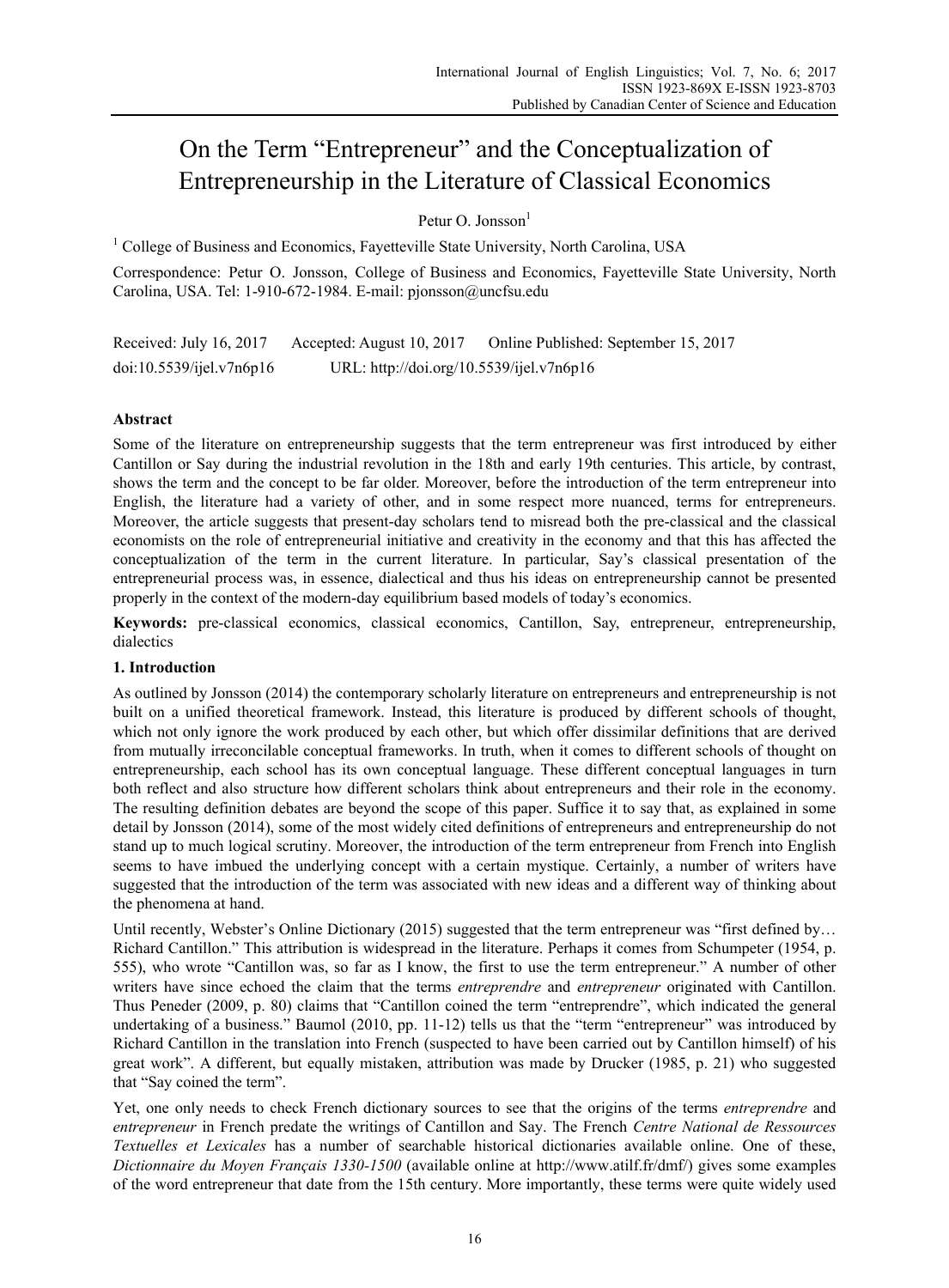in the French business and economics literature well before Cantillon or Say. Cantillon's *Essai*, purportedly translated from a lost English manuscript, was first published posthumously in French in 1755. And yet, as outlined in the next section of this paper, a simple word search of the *Making of the Modern World* database of historical economics documents reveals that the term entrepreneur had already been used in at least 123 different French books and pamphlets on commerce and political economy before that year. And, by the time Say's *Traité* appeared, the term had appeared in well over a thousand different works.

Some of the above-mentioned misattributions of the origins of the term entrepreneur implicitly posit that the concept of entrepreneurship was spawned by the industrial age. This view also suggests that entrepreneurship had to be named, outlined, and explained in a particular way before we could perceive the role it plays in the economy. Jonsson (2014) suggests that this perspective is largely derived from the fact that entrepreneurial creativity is a square peg in a round hole in the conceptual framework of modern economics. In the limiting context of formal choice theory, initiative and creativity seem exotic and outlandish. Thus economists who try to get a handle on entrepreneurial creativity tend to adopt a quasi-mystical and almost "Orientalist" perspective: seeing creative entrepreneurship as unique and exceptional rather than ubiquitous (see Jonsson, 2014). And, from that perspective, perhaps the notion that the concept of the entrepreneur was not discovered until the mid-eighteenth century may not seem all that peculiar.

Be that as it may, the bottom line is that neither Cantillon nor Say came up with the concept of the entrepreneur. Sure, both of them had some insight into the role of entrepreneurs in the economic system, but there can be little doubt that the concepts of enterprise and entrepreneurs are even older than written human history (see Landes, Mokyr, & Baumol, 2012). To be sure, the pre-industrial writers whose works are preserved in the *Making of the Modern World* database of historical economics documents understood how new ventures call for initiative, creativity and risk taking. They did not elaborate on these things in quite the same way as Cantillon or Say, but not so much because they did not appreciate these things, but rather because they took them for granted. Life in pre-industrial economies was far more perilous than it is in our modern industrial or post-industrial world. The writers of earlier times knew in their bones that survival depended on initiative, creativity, stewardship and risk-taking. Besides, they were not constrained by an analytical context, such as our modern day general equilibrium framework, that downplays the very possibility of creative actions (see Barreto, 1989; Jonsson, 2014).

On the other hand, it is certainly true that the industrial revolution provided a variety of new opportunities for productive entrepreneurship. The industrial age also spawned improvements in communications, banking, and transportation. This period also provided better legal protection and enforcement of property rights. These, in turn, gave further incentives for productive efforts and exchange. But innovative entrepreneurship goes back a lot farther than the industrial age. It has been with us from the dawn of humanity (Landes, Mokyr, & Baumol, 2012). Initiative and creativity, for good or ill, are a part of human nature and play a role in all human actions including consumption (see Jonsson, 1996). Our hunter-gatherer ancestors, Mother Theresa, Bernie Madoff and Steve Jobs alike, all exercised initiative and creativity in their endeavors. Sure, some people are more creative than others, and people do channel their creativity towards a variety of different ends, some productive and others destructive. After all, as explained by Baumol (2010, Chapter 9) innovative entrepreneurship is not about creating new products and services per se. Innovative entrepreneurship consists of "finding creative ways" to achieve one's objectives whatever they may be (Baumol, 2010, p. 155). As explained earlier by Baumol (1990), sometimes this calls for unproductive or even destructive actions. Sometimes people find creative ways to increase their status, wealth, or power without producing anything of value for others. Innovative entrepreneurs will create tradable new goods and services if, and only if, they have an incentive to channel their creative efforts in such pursuits. In truth, even today, some of the most creative and innovative efforts that we see anywhere are devoted to criminal enterprises. For example, as outlined by Jonsson (2009), much of internet crime is run by exceptionally creative people who consistently remain a step ahead of regulators, law enforcement and various internet security set ups.

The bottom line is that some periods and places provide extra incentives for entrepreneurial creativity to be channeled towards productive efforts. The industrial revolution and the 18th and early 19th centuries spawned cascades of productive entrepreneurial effort that changed the world. So, it makes sense for students of history to focus on entrepreneurship in this period. Yet, not only does the literature misrepresent the origins of the term entrepreneur, it often misrepresents what the term meant to the classical economists in general and to J. B Say in particular.

The thing is that 18th and early 19th century economic reasoning relied on a conceptual context that was very different from that of today's mainstream economics. Scholars of that time presented their ideas in a different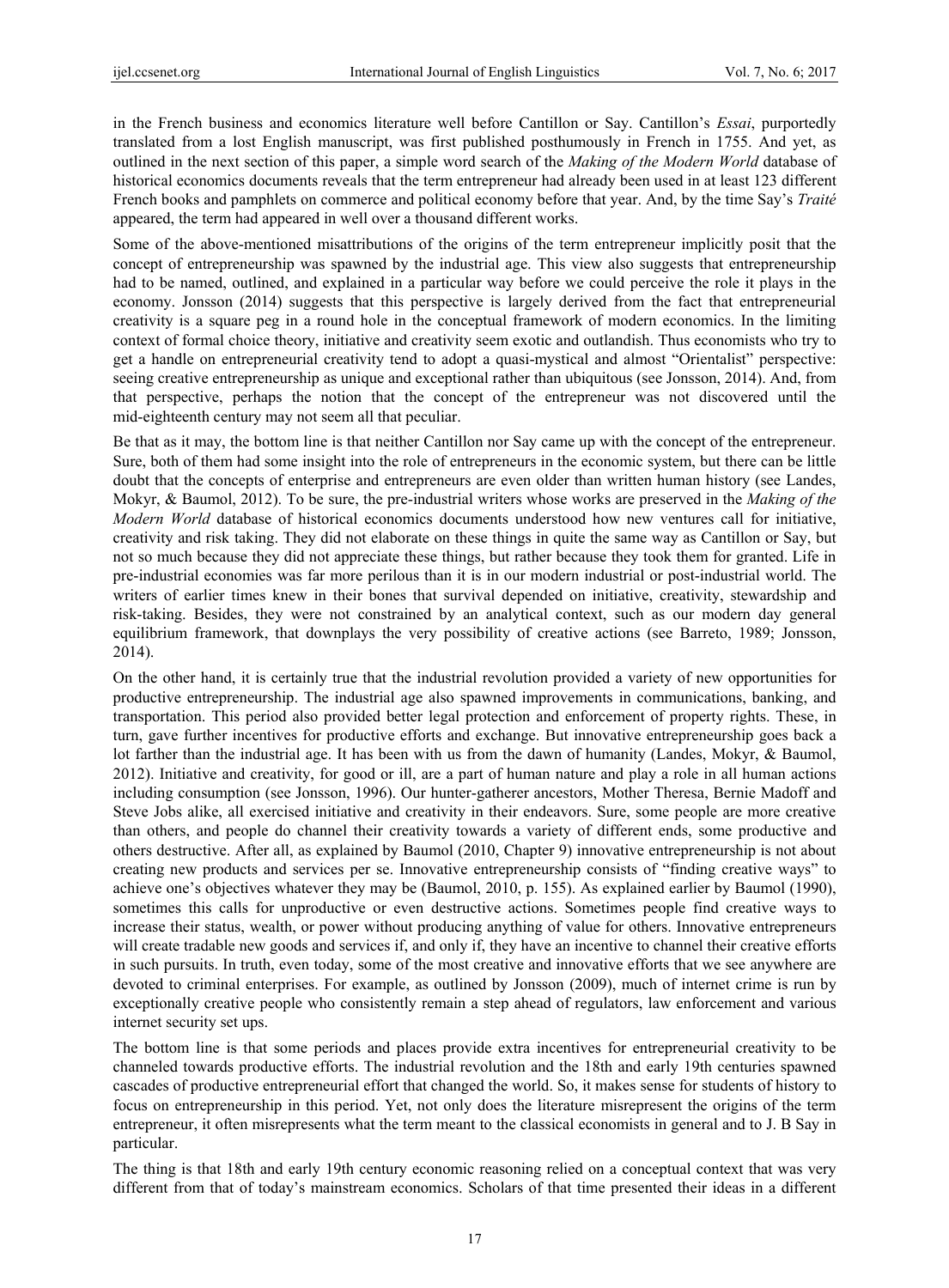way and they used a variety of different words to describe entrepreneurs and entrepreneurship. As a result, it is all too easy to dismiss their insights. It can be hard to understand arguments presented in an unfamiliar way. It is even harder when the arguments in question are also made in the context of an unfamiliar intellectual and analytical framework. If we wish to understand earlier writers then we must be careful not to conflate our vocabulary and world-view with that of theirs. As already noted, some present-day economists insist that awareness of entrepreneurship first turned up in the 18th century. This paper argues that it goes back a lot further. It is just that our reading of earlier writers, who did not rely on our terminology and our conceptual models, tends to be deficient.

The next section of this paper takes a closer look at the vocabulary of entrepreneurship leading up to the classical period in economics. It starts out with a closer look at the use of the terms *entreprendre* and *entrepreneur* in French prior to the publication of Cantillon's (1755) *Essai*. The section then goes on to demonstrate that different writers in English used a variety of different terms, including undertaker, adventurer, enterpriser, speculator and master, which in context corresponded quite closely to the French use of the term *entrepreneur*. Cantillon's original manuscript must have used one of these words, most likely either "undertaker" or "adventurer", which was then translated into the French as *entrepreneur*.

The third section then takes a closer look at how the classical economists, especially J. B. Say, thought about entrepreneurs, and about the role of entrepreneurship, in the economy. This section argues that Say's views on entrepreneurship are simply not compatible with today's mainstream general-equilibrium conceptual framework. So when we try to fit his arguments into this framework, his ideas inevitably get lost in translation. The very notion of steady-state general equilibrium would have been alien to Say. To him, each new innovation yielded new challenges and new opportunities that would in turn call for responses that would further change the status quo and necessitate additional reactions and adjustments. In this, Say's perspective on the entrepreneurial process is for all intents and purposes dialectical. Moreover, the entrepreneurial process that he envisioned was a process of discovery in the face of what we would now refer to as radical uncertainty.

#### **2. Entrepreneurs, Undertakers, Adventurers, Enterprisers, Speculators and Masters**

The following bar chart summarizes the number of different documents that were identified as containing the words *entreprendre* and *entrepreneur* in the MoME (Making of Modern Economy) database of historical economics documents through the year 1754 (the year before Cantillon's *Essai* was published) based on image searches of the original documents in the collection. Keep in mind that while the database is very extensive, it is not complete. Moreover, the image quality of some of the oldest books in the MoME database is either too poor, or else the fonts are not suitable for image searches, so that some documents which used the terms in question cannot be identified using this method. So we know that there are works from before 1755 that use these terms, which were not identified in this search and thus were not included in the chart below. For example, the earliest use of the word entrepreneur that I was able to find by scouring the MoME database is Hennequin (1595), who used the word to describe independent contractors who undertook projects (see, for example, Hennequin, 1595, p. 127), but due to an uneven font and poor image quality this work was not identified in the word search that was used to create Figure 1, below, and hence is not included. Even so, the image search still identified a total of 705 different books and pamphlets which used the term *entreprendre* to describe entrepreneurship and entrepreneurial activity, along with 123 different works which used the term *entrepreneur*, before Cantillon's *Essai* was published in 1755.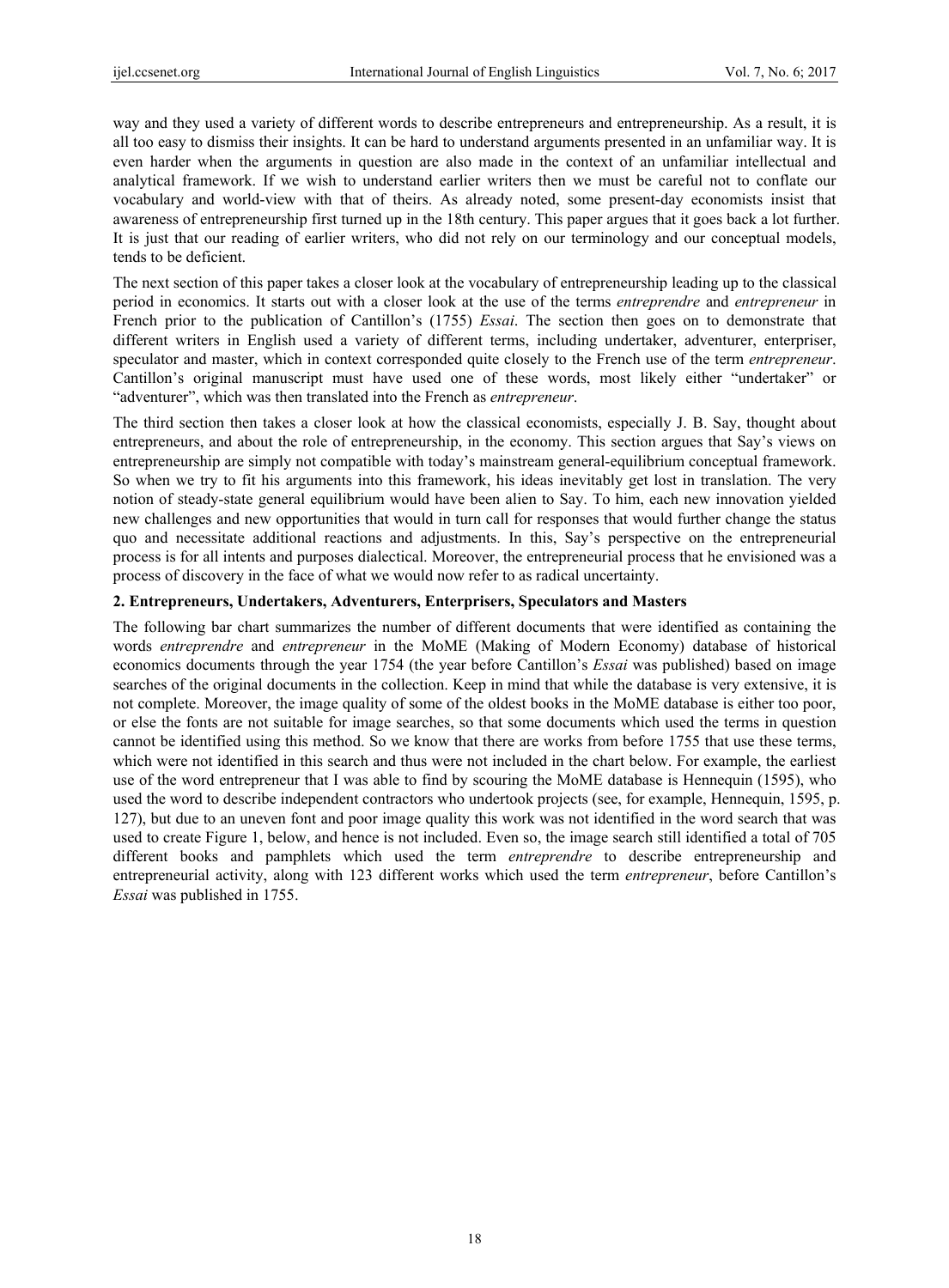

Figure 1. Books and pamphlets in the MoME database which used the words "entrepreneur" and "entreprendre" prior to the posthumous publication of Cantillon's *Essai* in 1755

In French the verb *entreprendre* (also *emprendre*) means "to undertake" some task, or charge, or mission. Similarly, the nouns *entrepreneur* or *entrepreneuse* (feminine) originally refer to a person who takes on the activity in question. The term was typically used to described contractors who would contract to build buildings, fortifications, bridges or city pavements, or who would contract to clear land, or to provide food, etc. At the time, the most commonly used equivalent word in English was "undertaker". It was only later that that word, undertaker, came to denote someone engaged strictly in the funeral business. Consider some early examples:

In an undated pamphlet that may have been published sometime in the late 16th century, Badeslate (n. d.) wrote about undertakers who contracted to make rivers navigable and noted that "the Undertaker of such sort of works ought to be a good practical Surveyor, and be able to take his own Levels, and to draw his own maps" (Badeslade, n. d., image 17 of 22). Similarly, a pamphlet from 1608 outlined the duties and rights of the "vndertakers" of escheated lands, who contracted to manage these lands for a portion of the proceeds that they could generate (England & Wales, 1608). Parker (1642), using the term in a similar fashion, wrote about situations in which "undertakers" were coerced, by local authorities, to engage in various projects and practices.

At about the same time, others wrote about undertakers assuming risk, responding to incentives, initiating new ventures, innovating, and in some cases practicing rent seeking; all actions which we now associate with entrepreneurs. Consider the following examples: Potter (1650, image no. 6) wrote about "difficulty and dangers to the Undertakers" and situations under which "Undertakers.... shall have much more reason to employ the utmost of their Stock and credit, in a way of Trade, than now they have."(Potter, 1650, p. 26) In a similar sense, Darell (1651, p. 36) wrote about trade opportunities that were ignored by "Inconsiderate English and present undertakers". Violet (1653, p. 6), in writing about how changing farm practices would create new opportunities that might attract profit seekers, put it thus: "...upon new alteration in the model of the Farm, there might com [sic] new undertakers". Hartlib (1655, p. 49) worried about "undertakers, that are apt to promise much upon the score of hope and fancies". A pamphlet from 1662, complained about "undertakers" set on producing "nothing but Tobacco, a new invented needless Weed" (Anonymous, 1662, p. 3). Others talked about useful innovations created by undertakers, for example Gerbier (1663, p. 92), who wrote about a new kind of long-lasting pavement that "undertakers ... have industriously invented." In a similar vein, a number of writers also wrote about the role of undertakers in the economy of the new world. Thus Hartlib (1655) worried that the benefits from colonies and colonial trade would mostly be on the form of profits for "undertakers" (1655, Part 2, p. 13). Gorges wrote about the role of undertakers in attracting a variety of religious minorities to America. Specifically, based on rights and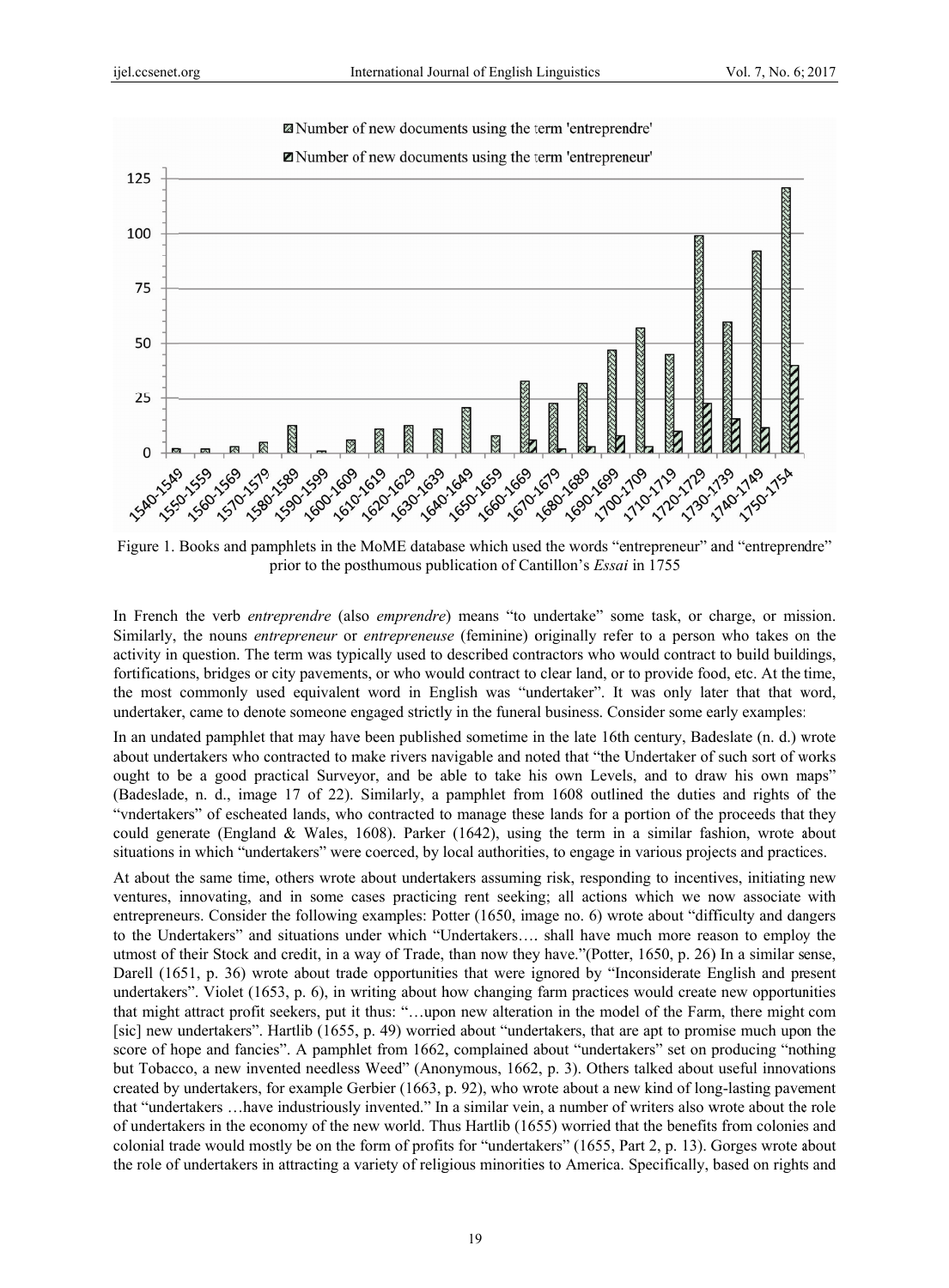patents granted them by the crown, "the undertakers went on so prosperously, that in a short while great numbers resorted of all sorts of people" (Gorges, 1658, p. 25).

By the time that Adam Smith (1776) wrote his Wealth of Nations, the term undertaker in this sense was well established and had a long history. So this was the word used by Smith. When the *Wealth of Nations* was translated into French, this term, undertaker, was in turn translated into French as *entrepreneur*. For example, where Smith (1776, Chapter VI, p. 57) mentions "the profits of the undertaker of the work who hazards his stock in this adventure" this was translated into French as "les profits de l'entrepreneur qui a risqué ses fonds à cet emploi" (Smith, 1778, Chapter VI, p. 128).

Before adoption of the term entrepreneur into English, another set of widely used terms, right along with undertake and undertaker, were "adventure" and "adventurer". In Latin, *adventura* refers to something "about to happen". Adventurers then ventured risky undertakings hoping to bring some desired result. As the saying goes: nothing ventured, nothing gained. Plat (1594, p. 29) put it thus: "It is a small aduenture to hazarde a shilling to gaine a pounde". Thus Chamberlen (1649, p. 44) refers to "Adventurers, of all Moneys, lent upon the Bank"; Belcamp (1651, p. 7) refers to "every Adventurer invested in actual possession of his respective proportions of Lands"; Smith (1661, p. 20) refers to "Adventurers" who invest in "Fishing for Herring, Ling and Cod"; and Howell (1678, p. 369) refers to a captain with a financial stake as "a co-adventurer in that expedition."

When Bushell (1642, image 25) wrote about "such persons as are or shall be Undertakers and Adventurers", he was therefore writing about those who took on both responsibility and also significant risk for the venture at hand. Similarly, merchants who engaged in risky trades, especially import and export, were referred to as merchant adventurers. This was reflected in the names of the trading guild cartels of the 15th through the 17th centuries: for example the Company of Merchant Adventurers of London that was chartered by Henry IV in the year 1407. As Malynes (1656, p. 150) put it "the adventurer in Lotaries incurreth lesse danger than Merchants do in the course of trade, especially in Assurances".

The term adventure was particularly reserved for risky business ventures. Seventeenth century writers were quite explicit that adventures were motivated by profit and hence that adventurers would avoid ventures that had little chance of yielding profit. In 1549 William Stafford wrote a famous essay using his initials, W.S. (later falsely attributed to William Shakespeare and republished in 1751) that contained the following screed against extortive taxation and regulations:

Take these rewards from them, and go about to compel them by lawes thereto, what man wil plough or dig the ground or exercise any manuall arte wherein is any paine: or who will *adventure* (italics added) over seas for any merchandise, or use any facultie wherein any peril or daunger should be no more then [sic] his that fits still. (Stafford, 1581; 1751)

Similarly, White (1630, p. 21), in discussing why linen was rarely made in England, noted that this was simply based on profit expectations:

If we *adventure* (italics added) the making of linnen cloth, other soiles are so much fitter to produce the materialls for that worke, their labour is so much cheaper, the hindering of Commerce in trade is likely to be so great, that the undertakers of this worke would in all probability be soone discouraged.

It was also in this context that Robartes (1613, p. 94) had suggested that merchants, tradesmen and husbandmen, who were risk-takers, should be allowed to deduct expenses from failed ventures before tithing, "as their charge and *adventure* (italics added) falleth out to." The need to compensate for risk was also the bone of contention in the usury debates of the 17th century. Thus Purser (1634. p. 84) argued that interest had to be paid to compensate lenders for "the hazard and adventure of loosing [sic] the principal", while Bolton (1637, p. 65) retorted that "Usury is masked under the Habit of hazard, and adventure".

The following bar chart summarizes the results of an image search for the two terms, undertaker and adventurer in the MoME database for the years 1640-1799.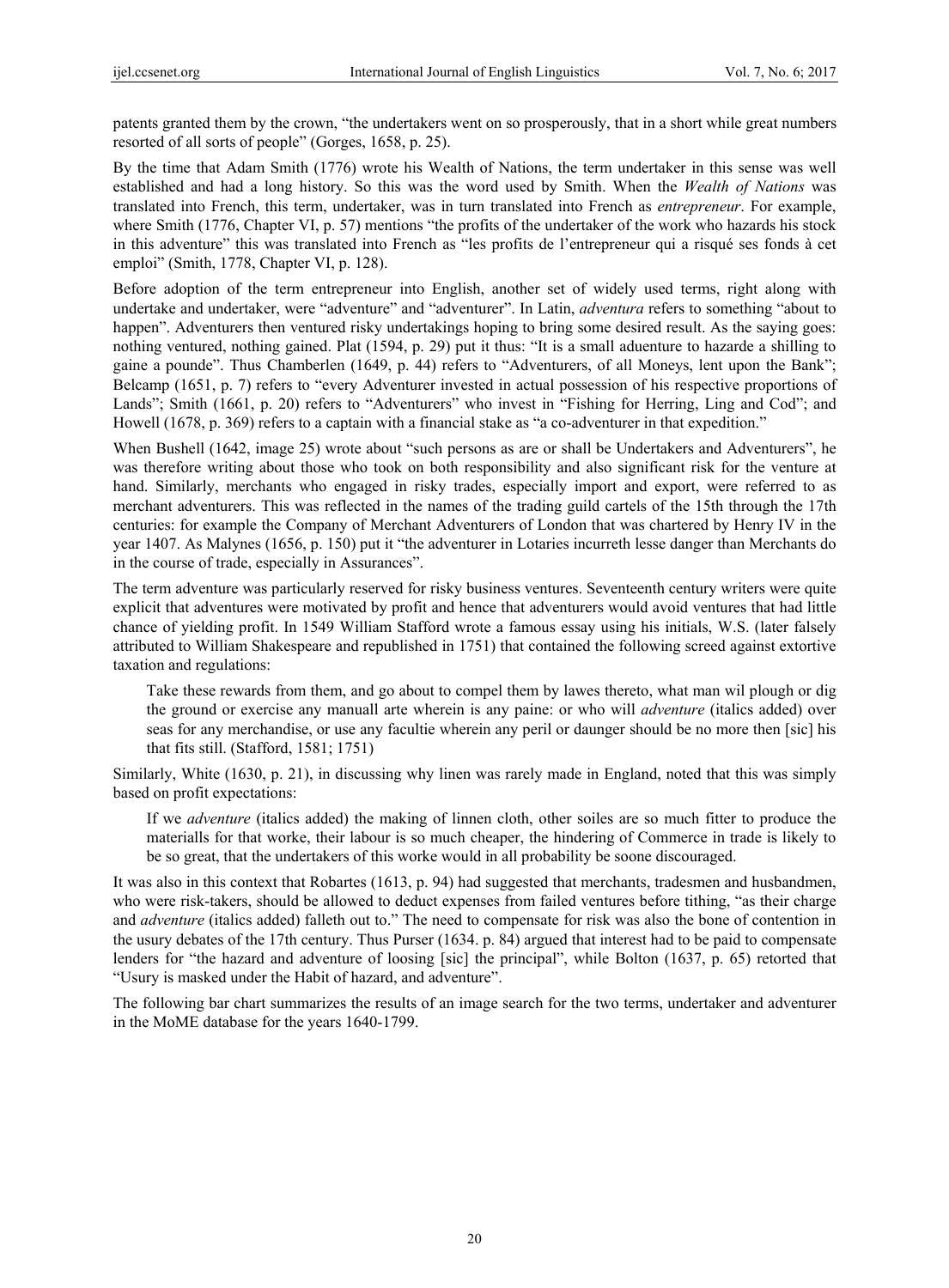

Figure 2. The number of MoME documents published 1640-1799, which were identified as using the terms "undertaker" and "adventurer" to describe entrepreneurs

Consider now how Cantillon's entrepreneur fits in with all of this. First, we should note that there are a number of unresolved questions about the origins of Cantillon's *Essai*. While the 1755 title page claims that the Essai was translated into French from English, the supposed original English manuscript has been completely lost. In this context, there have even been some suggestions that the work may actually not have been translated, but rather originally written in French, and conceivably not even by Cantillon (see Jevons, 1881). However, since these speculations are not backed by any hard evidence, let us for now assume the cover page to be correct and that the *Essai* was originally written in English by Cantillon and only later translated into French. The question we must then ask is: what was the original English word that Cantillon used which was translated into the French as entrepreneur? Obviously, we cannot know for certain, but it is clear that Cantillon's (1755) *entrepreneur* is very much akin to the undertakers and adventurers in the prior English literature discussed above. So it seems probable that Cantillon originally used one of these terms: either "undertaker" or "adventurer". When Higgs (see Cantillon, 1931) later translated the French version back into English, he used the word undertaker, but the word adventurer would certainly also fit the bill.

The point is that there was nothing new in the use of the word *entrepreneur* in Cantillon's *Essai*. Certainly, the early promoters and advocates of Cantillon's ideas did not see his *entrepreneur* as a new idea. Jevons (1881) and Higgs (1891 and 1892) were the English economists most responsible for the renewed interest in Cantillon's ideas in the late nineteenth century. Both of them gave detailed accounts of all the insights and novelties that they and others had gleaned from Cantillon's writing. Yet neither one of them even mentions the *entrepreneur* (or undertaker) as a new idea. In fact, while Jevons (1881) summarized most of the *Essai* chapter by chapter, outlining all the new ideas in each one, he simply skips over Chapter 13, the chapter in which Cantillon describes and focuses on the entrepreneur.

Cantillon's primary focus was on the circulation of trade and commerce in the context of a simple economy in which all value is derived from land. As Cantillon saw it the land was the source of both food and clothing and thus all trade in the economy was based on necessities created by agriculture. According to Cantillon, this meant that everyone was dependent on landowners for their subsistence and that the produce of land provided a foundation upon which all other economic activity rested. The question he then asked was: how are the necessities of life distributed to those who do not own any land. In Cantillon's view there were three kinds of actors in the economy: first were the landowners who controlled the sources of food and clothing, next were those who worked for others for a fixed salary, and finally there were the entrepreneurs, everyone who somehow scrounged for a living without relying on fixed wages. As Saucier's later translation put it: "All the others are entrepreneurs, whether they are set up with a capital to conduct their enterprise, or are entrepreneurs of their own labor without capital, and they may be regarded as living at uncertainty; even the beggars and the robbers are entrepreneurs of this class." (Cantillon 2010, p. 76) (Note 1)

21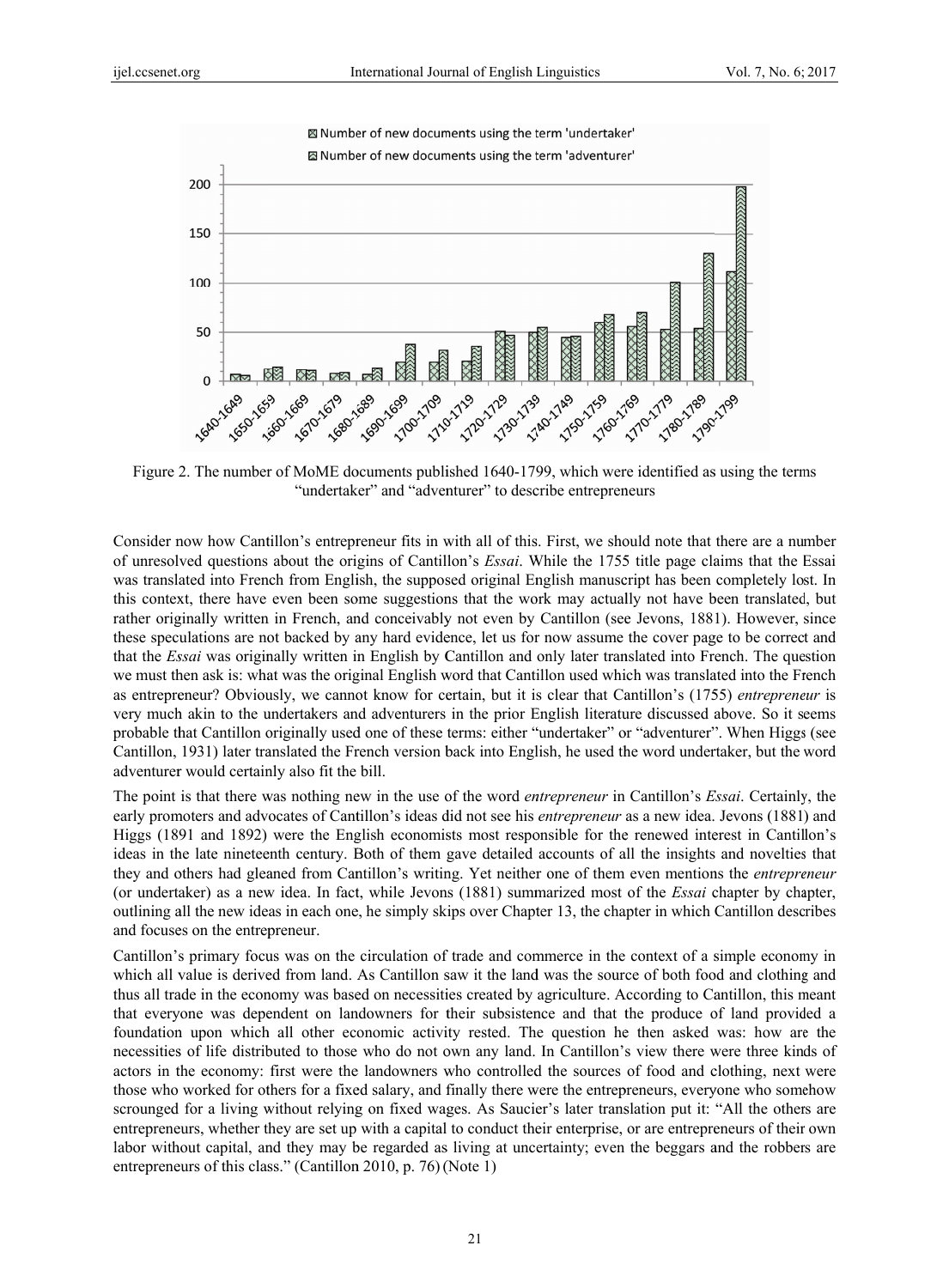In short, everyone whose livelihood depended on speculative risk taking was an entrepreneur. Even so, Cantillon did not explicitly discuss the creative aspects of entrepreneurship that we now identify with Schumpeter. Cantillon merely focused on circulation and trade which he believed were driven by arbitrage opportunities. Thus he focused on the role of entrepreneurs in steering speculative and risky arbitrage and moving *already known and existing* products and services to the places where these fetched the greatest value. Cantillon's entrepreneur thus had to rely on some of the opportunity alertness later described by Kirzner (1997 and 1999), but merely in terms of trade, not in terms of innovations. It is here that J.B. Say´s discussion on entrepreneurs goes beyond Cantillon. Say explicitly stressed the role of entrepreneurs in changing the nature of products and processes and thereby in transforming and disrupting the economy. This foreshadowed Schumpeter's creative destruction and there is little doubt that Say's discussion of the *entrepreneur* imbued the very term with new meaning.

Given the widespread use of the words undertaker and adventurer, it should not be surprising that, as the 19th century translator of Say's *Traité* saw it, these were his two choices for translating the word *entrepreneur* into English. Prinsep, the translator, discusses this in a footnote in the first American Edition of his translation (Say, 1821, p. 25):

The term entrepreneur is difficult to render in English; the corresponding word, undertaker, being already appropriated to a limited sense. It signifies the master-manufacturer in manufacture, the farmer in agriculture, and the merchant in commerce; and generally in all three branches, the person who takes upon himself the immediate responsibility, risk, and conduct of a concern of industry, whether upon his own or a borrowed capital. For want of a better word, it will be rendered into English by the term adventurer.

Clearly, Prinsep did not feel completely at ease with either of the terms, undertaker or adventurer; his unease likely derived from Say's nuanced discussion of the role of entrepreneurs in the economy. Even so, we should reiterate that Say's discussion of the entrepreneur was based more on the writings of Adam Smith than the writings of Cantillon. After all, in the earlier translation of Smith's (1778-9) *Wealth of Nations* into French, Smith's "undertaker" became *entrepreneur*. There is no question that Say was well familiar with this particular translation. According to Say himself, no other work influenced him more than did *Recherches sur la nature et les causes de la richesse des nations*, and no author influenced him more than Smith (1778-9) did: "I revere Adam Smith—he is my master. When I took the first steps in political economy… he shewed me the true path." (Note 2) (Say, 1821, p. 21). In fact, by my count, Smith is mentioned over a hundred times in Say's (1803) *Traité*.

In any case, although undertaker and adventurer were the most commonly used English words for *entrepreneur*, there were other words available. Thus, Samuel Johnson's 1755 dictionary has the following entry: "Enterpriser. n.s. [from enterprise.] A man of enterprise, one who undertakes great things; one who engages himself in important and dangerous designs." Granted, this word was not commonly used, but it still pops up in a few places. For example, it is used along with the word undertaker in a translation of Turgot's *Réflexions* into English that was included as part of the 4th edition of Smith's *Wealth of Nations* (Smith, 1801, p. 63). Supposedly Turgot's *Réflexions* was "the germe from which Mr. Adam Smith formed his excellent treatise on the Wealth of Nations" (Smith, 1801, p. 2). The word enterpriser is also used as the translation of *entrepreneur* in one of the two different translations of Say's Letters to Malthus (Say, 1821) that were published in 1821.

Another word that was occasionally used in translating *entrepreneur* into English was "speculator". This term was used by Richter (Say, 1821) in his translation of Say's Letters to Malthus, presumably because the context emphasized the speculative risk taking role of entrepreneurs. Consider for example: "C'est l'entrepreneur que tous les risques atteignent" (Say, 1820, p. 29) Richter translated this into English as "All the risks attach to the speculator". (Say, 1821, p. 14)

Finally it should be noted that Ramsay (1836, p. 82), in discussing returns to different factors of production, talks about factor incomes as returns to the "labourer, master, capitalist and landlord". In a footnote, he makes it explicit that he means the word "master" to be equivalent to *entrepreneur* in French.

In contrast with the generic designation "men of business" used by a number of writers (for example Mun, 1664, image 7; Petty, 1683, p. 39; Dufour, 1685, p. 109), each of the terms undertaker, adventurer, enterpriser, speculator and master emphasizes some particularly entrepreneurial aspect of economic behavior. While the writers who used these terms may not have anticipated our later musings on entrepreneurship, they clearly understood the importance of initiative, responsibility, stewardship and risk taking in seeking out new opportunities and in starting new ventures. Their vocabulary may have been different from ours, but they still thought about the role of entrepreneurs in the entrepreneurial process.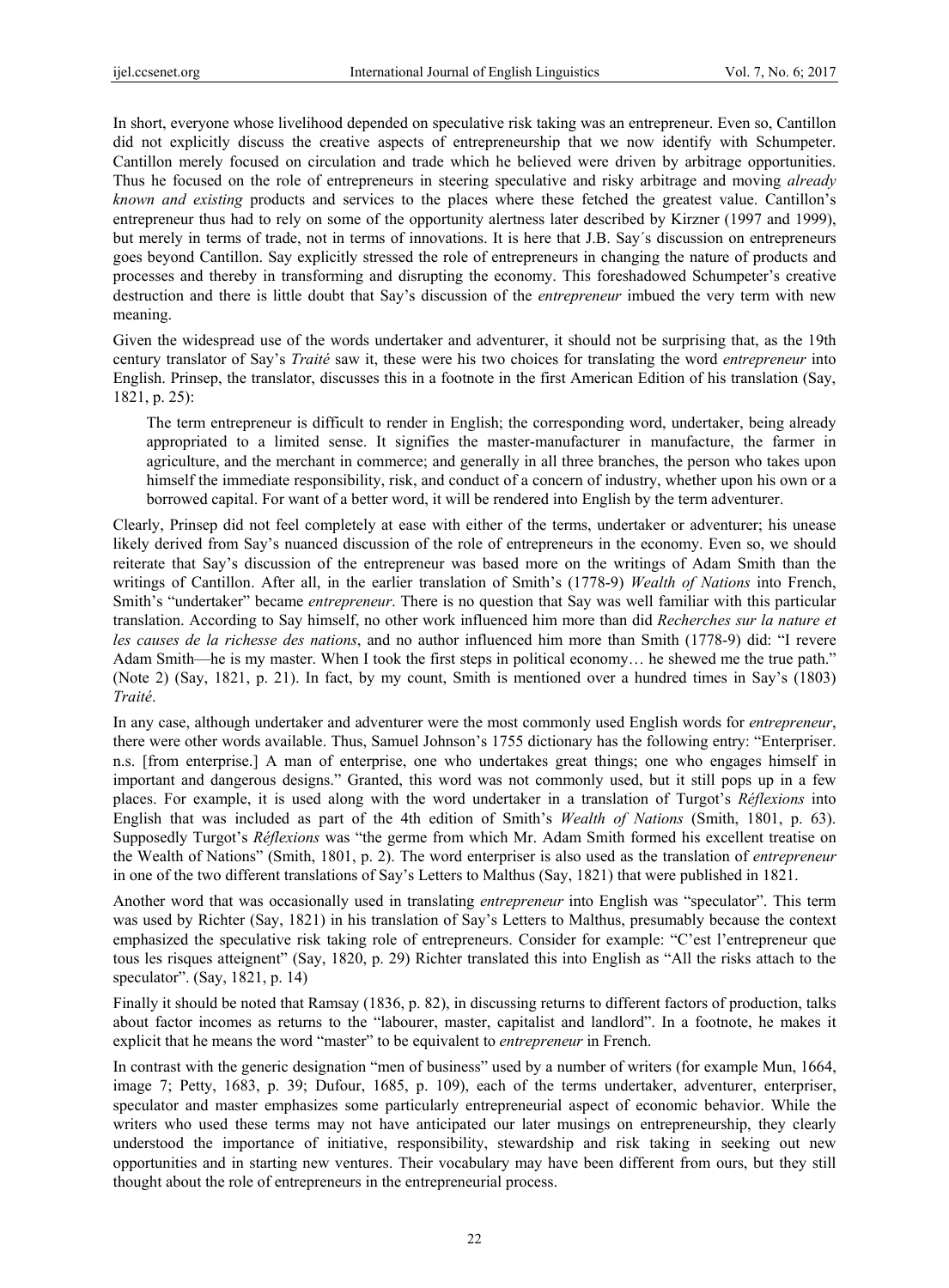#### **3. Say's Entrepreneur**

As we have seen, neither Cantillon nor Say coined the term entrepreneur and neither of them was the first to conceive of entrepreneurs as people who initiate and run new ventures. Even so, both of them had things to say about the role of entrepreneurs in the economy. Not about the existence of entrepreneurship per se, but rather about the particular role entrepreneurs play in economic coordination and in what we now think of as the circular flow of income. So, those who focus on Cantillon and Say are right that the two helped develop the functional concept of entrepreneurship. Even so, misconceptions about the place of entrepreneurs in classical economics persist. In particular, Say's arguments are often taken out of their original context and misconstrued (see Jonsson 1995 and 1997). Some writers even try to interpret Say as if his arguments had been made in the context of 20th century economic theory. The following quote represents a commonly held view of Say:

Say regarded the entrepreneur as a manager of a firm; an input in the production process. The entrepreneur acts in the static world of equilibrium, where he assesses the most favorable economic opportunities. The payoff to the entrepreneur is not profits arising from risk-bearing but instead a wage accruing to a scarce type of labor. Say highlighted, in that way, that the role of the entrepreneur is separated from that of the capitalist. (Iversen et al., 2008, p. 5)

At best, this represents a misreading. To see why this is so, let us consider Say's ideas a bit further. First consider who is an entrepreneur. In Say's view virtually everyone who participated in exchange had to be an entrepreneur in the sense that they had to have initiative and they also had to gather different resources in order to participate. To Say, the entrepreneur was the actor or agent who made economic decisions in the face of uncertainty. In any venture some might contribute more capital than others, but all still had to contribute some, and all had to be entrepreneurial. This is an important, but generally overlooked, point made by Say. Even if you just sell your own labor, first you must create conditions for that sale to be possible. As Say saw it, this calls both for some entrepreneurial initiative and also some capital commitment on your part. Workmen had to bring tools, or at a minimum had to be clothed before they could successfully sell their labor. Say expounds on this in the 5th Chapter of the 4th edition of the *Traité*. He specifically explains how this is true of common laborers, bricklayers, journeyman tailors and knife grinders. Most participants in any given enterprise play multiple roles. This is Say's point when he notes (Say, 1821, p. 25): "A man who cultivates his own garden at his own expense, is at once the possessor of land, capital, and industry, and exclusively enjoys the profits of proprietor, capitalist and labourer." (Note 3) The idea here is not, contrary to the Iversen et al. quote above, that the entrepreneur is separated from the capitalist, but rather that we are entrepreneurs and also capitalists at the same time!

To participate in the economy, we all have to be alert for entrepreneurial opportunities and we have to adjust and adapt as new opportunities become available. Say believed that entrepreneurial initiatives were constantly changing the world. To be successful we needed to both contribute to and respond to the changes as they happened. He gives multiple examples of this in various parts of the *Traité*. His ideas on this were clearly tied to his views on markets, as he specifically and explicitly noted that innovations in any industry tend to create opportunities and challenges not just in that industry, but also in others since all markets are related through trade. In Chapter 6 of the *Traité*, he discusses this in the context of how the use of glass and new building materials changed the construction industry and called for new skills and occupations. Alert entrepreneurs will respond to innovations that affect them, or as Say put it: "the cultivator, the manufacturer, the trader, make it their business to turn to profit the knowledge already acquired" (Say, 1821, p. 33) (Note 4) by science and experience. And, as they do so, they will learn more and make additional adjustments based on trial and error as they "experiment, which is always attended with more or less of risk, and does not always indemnify the adventurer, whose profit, even when successful, is moderated by competition" (Say, 1821, p. 34) (Note 5)

Let us briefly consider how this relates to Say's arguments on markets. As explained by Jonsson (1995 and 1997), Say started out with the simple truism that voluntary trade has to be bilateral in the sense that each trading partner must be able to offer the other something of value. This is what Say meant when he noted that "the value we can buy is equal to the value we can produce." (Say, 1821, p. 3) In this context, he then focused on both coordination and on coordination failures. He concluded that whenever an entrepreneur is unable to sell his goods this must be due either (1) to the entrepreneur's failure to produce value that others would want to trade for, or else (2) a failure by potential trading partners to create something worth trading for.

Say envisioned entrepreneurs operating in an environment characterized by what we would now call radical uncertainty. The very notion of "equilibrium" would have seemed strange to him and his contemporaries. Rather than envisioning some sort of static full information equilibrium, Say saw entrepreneurs as constantly looking for and responding to vent, or market openings. These market openings and trading opportunities would depend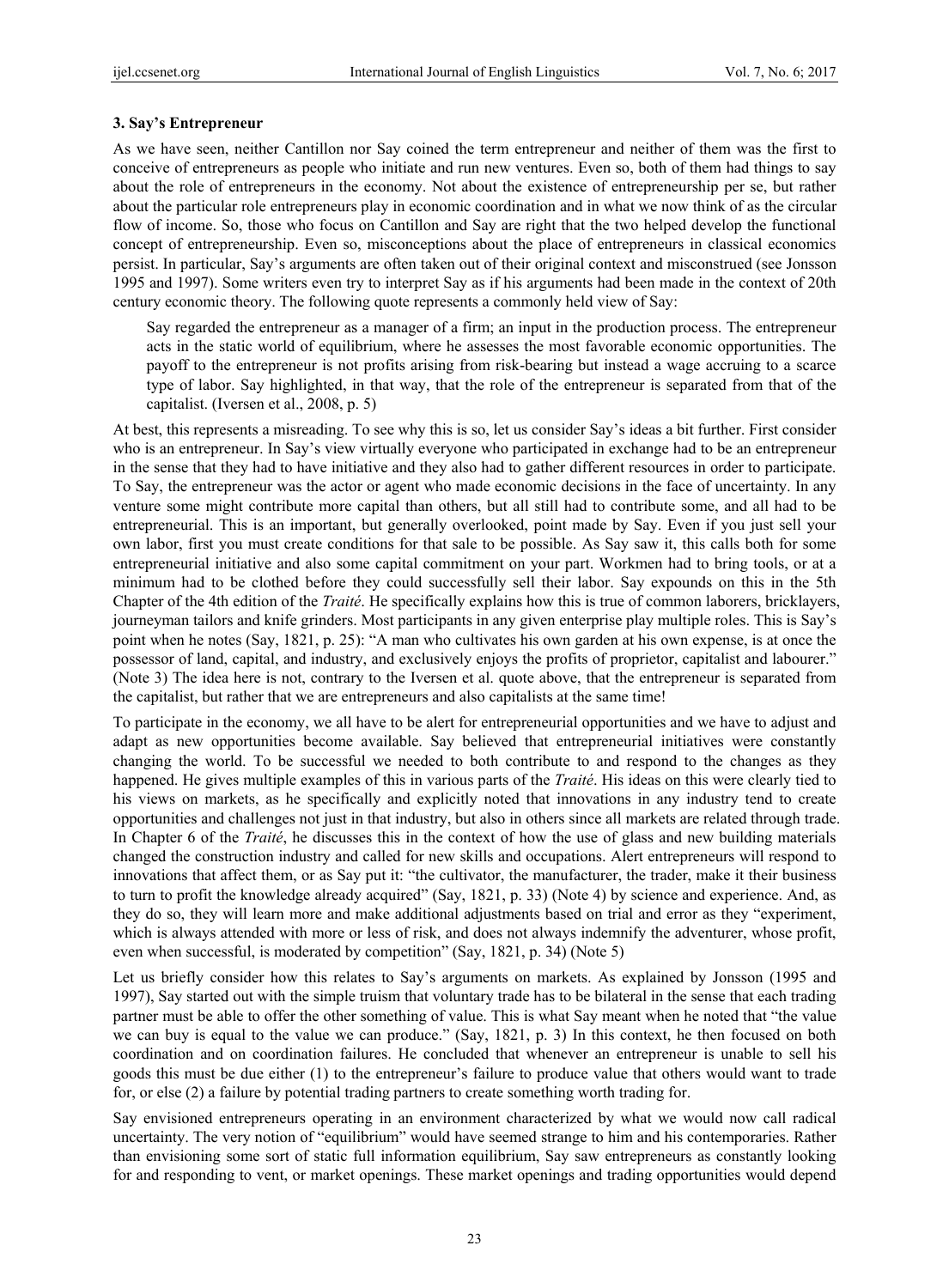on the actions of potential trading partners. Moreover, the very act of trading would in turn create new opportunities and/or challenges that would in turn elicit new responses. Thus the volume, the direction, and the nature of trade would be constantly changing and evolving. Say's detailed explication on the evolution of European trade with America (Say, 1821, pp. 53-57) illustrates this quite well. In short, as he saw it, what the Europeans were able to export depended on the needs of the Americans and also on what the Americans had available to trade in return. Next, as trade ensued, the very process of trade changed what the Americans themselves needed to import, what they decided to produce themselves, and what they would be able to offer in trade later. Thus, over time, the nature of trade between the continents changed in a variety of different ways, and as Say saw it, was bound to keep changing over time.

In seeking opportunities, entrepreneurs took risks and in the process they often made mistakes. Say was very clear that the returns to the entrepreneur (or "speculator" in Richter's translation) depended on risk taking:

The profit of the speculator, on whose account this operation has been effected, deducting the interest of the capital which he may have employed represents the remuneration for his time and talents; that is to say his own productive services employed in his own behalf. If his abilities be great, and his calculations well made, his profit will be considerable. If instead he evinces inexperience in his affairs, he may gain nothing; he may very probably be a loser. All the risks attach to the speculator; but on the other hand he takes the advantage of all the favorable chances. (Say, 1821, p. 14) (Note 6)

Sure, Say notes that the returns to the entrepreneur represent return on productive services. But, contrary to Iversen et al. (2008, p. 5), he is definitely not saying that the returns to the entrepreneur are simply wages for a particular type of labor that have nothing to do with risk. Say was quite clear that entrepreneurship involved risk taking and that a variety of unexpected events might throw entrepreneurs for a loop. And, whenever one entrepreneur fails, this in turn affects the entrepreneur's potential trading partners. Sometimes this can create ripple effects that go across the entire economy and create series of gluts. This was Say's explanation for recessions. Amongst the things that can create recessions Say (1821, pp. 122-123) listed unexpected wars, trade restrictions, oppressive and arbitrary duties and taxes, speculative bubbles and inflationary deterioration of the currency.

In truth, Say's conception of the entrepreneurial process seems dialectical. Not really in the Hegelian or Marxist sense, but in the original sense of a dialog made up of a sequence of arguments and counterarguments. Each new technology or idea that generates new products or services embodies an argument that entrepreneurs must respond to. Their responses can in turn be conceived as counterarguments which call for further responses. As Say saw it, new technologies, new ideas and actions, new products and new processes change the status quo. This in turn generates new opportunities or challenges to be met by other new ideas, actions, products and processes. Each innovation thus creates either an amplifying response or a countercheck. Just consider Say's discussion on how new ideas led paper manufacturers to experiment with fibers which in turn yielded better paper that in turn facilitated easier and cheaper printing which in turn affected the dissemination of ideas that affected all industries (Say, 1821, pp. 31-32). After discussing a number of such examples Say concluded that many innovations benefit, not just the industry that initiates them, but also other industries and society at large. Say then makes the point that these innovations have what we today would refer to as positive externalities and public goods characteristics. As a result, there will be free-rider problems in the provision of innovation and therefore the search for knowledge and new ideas should to some extent be supported by public funds (Say, 1821b, pp. 33-36). His discussion of how innovations and new products can displace labor and obliterate old industries (Say, 1821, pp. 38-41) also foreshadow some of Schumpeter's later ideas on creative destruction:

When printing was first brought into use, a multitude of copyists were of course immediately deprived of occupation; for it may be fairly reckoned, that one journeyman printer does the business of two hundred copyists. We may, therefore, conclude, that 199 out of 200 were thrown out of work. What followed? Why, in a little time, the greater facility of reading printed than written books, the low price to which books fell, the stimulus this invention gave to authorship, whether devoted to amusement or instruction, the combination, in short, of all these causes, operated so effectually as to set at work, in a very little time, more journeymen printers than there were formerly copyists. And if we could now calculate with precision, besides the number of journeymen printers, the total number of other industrious people that the press finds occupation for, whether as type-founders and moulders, paper-makers, carriers, compositors, bookbinders, booksellers, and the like, we should probably find, that the number of persons occupied in the manufacture of books is now 100 times what it was before the art of printing was invented. (Say, 1821, p. 41) (Note 7)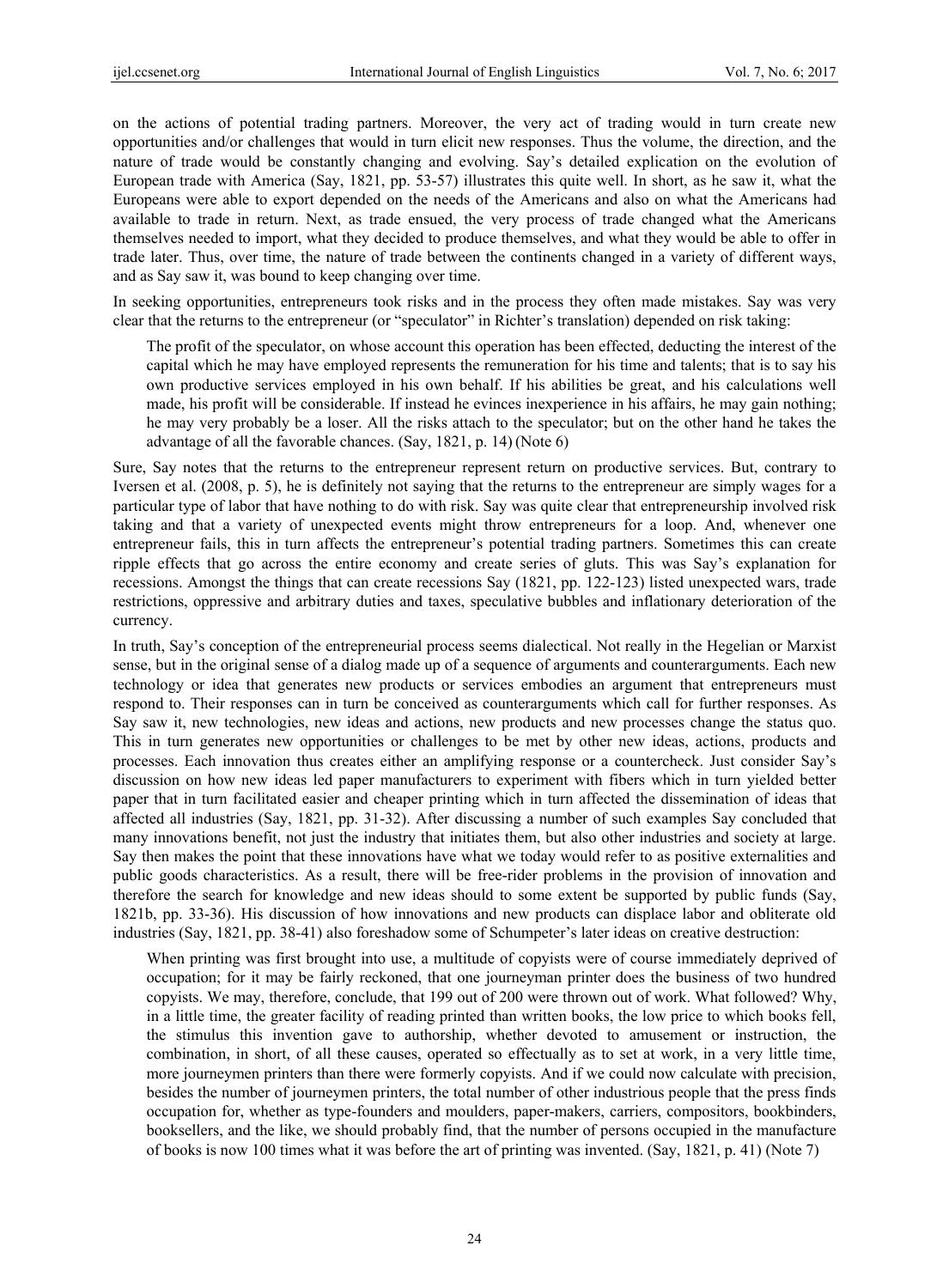Say saw economic progress as built on the actions and innovations of entrepreneurs responding to the actions and innovations of other entrepreneurs. To him, economic progress resulted from cascades of ideas, improvements, imitations and interactions rather than as something that sprang out of some sole entrepreneurial inventor's head like Athena from the head of Zeus. It is hard to see how his ideas could properly be presented in the context of "a static world of equilibrium". In truth, our concept of static equilibrium would in all likelihood have seemed outlandish to him. Sure, he believed in equilibrating forces in the sense that he believed entrepreneurs would act to reduce both gluts and shortages. But he did not envision static equilibrium situations in which there is no scope for innovation and no incentive for anyone to change anything. My best guess is that this notion, that Say's entrepreneur can be represented in a static equilibrium framework, is somehow tied to an acceptance of Keynes's straw man supply-creates-its-own-demand version of Say's Law (see Jonsson, 1995 and 1997) followed by the leap that if Say really believed in "Say's Law" then he must presciently have based this belief on 20th century Arrow-Debreu general equilibrium analysis.

#### **4. Conclusions**

The term entrepreneur is older than the most of the literature on entrepreneurship suggests. Moreover, before the introduction of this specific term into English, we had a number of different words which stressed various aspects of entrepreneurial behavior and function. Moreover, the term itself notwithstanding, both the pre-classical and the classical economics literature had a richness that we are likely to overlook if we are too focused on the use of any single word. Besides, the meaning of words tends to change over time, especially when they are used in different contexts in different period.

Certainly, the context of modern-day equilibrium-based economics frames the word entrepreneur differently than the context of classical economics did. Say and his followers amongst the classical economists had what amounts to a dialectical view of the entrepreneurial process and economic change. From a dialectical perspective, unending disruptive change is normal. There is no achieving a steady state because we constantly have innovations that disrupt the path towards anything that we could think of in such terms. What we have instead is an ongoing process of innovations that are brought on by new opportunities and competing interests derived from earlier innovations. The process is dialectical (from dialogue, etc., in the old Greek sense of it) in that new products and services will embody new arguments that will in turn call for counterarguments based both on threats to existing products and also based new opportunities derived from innovations. Note that this suggests a continuity of changes. New innovations build on what came before. To the extent that the entrepreneurial process generates creative destruction, this in itself creates new incentives to keep the entrepreneurial process going. Every new idea, product, and process embodies a challenge to be met with new ideas, products and processes. In this sense, the new often carries within it or embodies the seeds of its own obsolescence. Say understood and elaborated on all of this. The ubiquitous straw-man versions of Say, which fail to appreciate the subtle workings of his ideas, are based on reading him out of context.

# **Acknowledgments**

The author would like to thank Richard van den Berg of Kingston University, Nicolas Theocarakis of Athens University and the participants in the Austrian Economics Forum at North Carolina State University for helpful comments.

### **References**

- Anonymous. (1662). *Ichthyothera, or, The royal trade of fishing.* London, 1662, *The Making of the Modern World*. Gale Document Number: U100187931.
- Badeslade, T. (n. d.). *The new cut canal, intended for improving the navigation of the city of Chester.* Chester, *The Making of the Modern World*. Gale Document Number: U100725935.
- Barreto, H. (1989). *The Entrepreneur in Microeconomic Theory: Disappearance and Explanation*. London, New York: Routledge.
- Baumol, W. J. (1990). Entrepreneurship: Productive, Unproductive and Destructive. *Journal of Political Economy,* 98(5), 893-921. https://doi.org/10.1086/261712
- Baumol, W. J. (2010). *The Microtheory of Innovative Entrepreneurship*. Kauffman Foundation Series on Innovation and Entrepreneurship.
- Belcamp, J. V. (1651). *Consilium & votum pro ordinanda ac stabilienda Hibernia.* London, *The Making of the Modern World*. Gale Document Number: U100153412.
- Boileu, D. (1811). *An introduction to the study of political economy*. London: Cadell and Davies. *The Making of*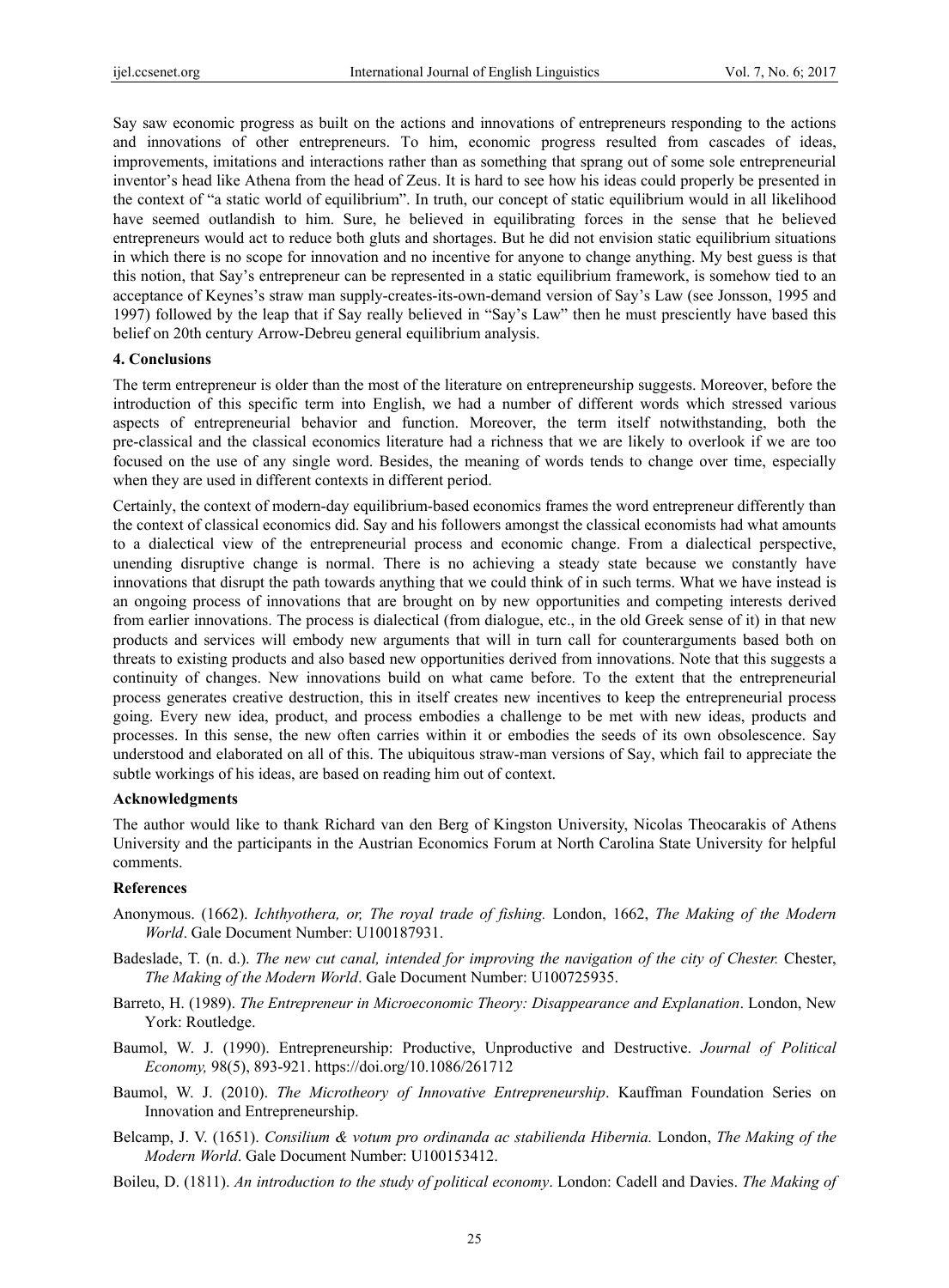*the Modern World*. Gale Document Number: U103053960

- Bolton, R. (1637). *A short and private discourse betweene Mr. Bolton and one M.S. concerning Usury.* London, *The Making of the Modern World*. Gale Document Number: U100134757.
- Bushell, T. (1642). *A iust and true remonstrance of his Maiesties mines-royall in the principality of Wales.*  London, *The Making of the Modern World*. Gale Document Number: U107235062.
- Cantillon, R. (1755). *Essai sur la nature du commerce en général*. London: F. Gyles, *The Making of the Modern World*. Gale Document Number: U100986440.
- Cantillon, R. (1931). *Essai sur la nature du commerce en general*: *Edited with an English Translation by Henry Higgs*. London: Macmillan.
- Cantillon, R. (2010). *An Essay on Economic Theory: An English Translation of Richard Cantillon's Essai sur la Nature du Commerce en Général* (Translated by C. Saucier). Ludwig von Mises Institute.
- Chamberlen, P. (1649). *The poore mans advocate, or, Englands Samaritan: Powring oyle and wyne into the wounds of the nation.* London, *The Making of the Modern World*. Gale Document Number: U101467093.
- Cotgrave, R. (1611). *A Dictionarie of the French and English Tongves*. London: Adam Islip (Google Books).
- Darell, J. (1651). *East-India-trade first discovered by the English*. London, *The Making of the Modern World*. Gale Document Number: U100155667.
- Dewar, M. (1966). The Authorship of the "Discourse of the Commonweal". *Economic History Review, 19*(2), 388-400. https://doi.org/10.2307/2592259
- Drucker, P. F. (1985). *Innovation and Entrepreneurship: Practice and Principles*. New York: Harper & Row.
- Dufour, P. S. (1685). *The manner of making coffee, tea, and chocolate as it is used in most parts of Europe, Asia, Africa, and America / newly done out of French and Spanish.* London, *The Making of the Modern World*. Gale Document Number: U103863835.
- Gorges, F. (1658). *America painted to the life*. London, *The Making of the Modern World*. Gale Document Number: U104066633.
- Hartlib, S. (1655). *The reformed common wealth of bees*. London, *The Making of the Modern World*. Gale Document Number: U104930553
- Hennequin, J. (1595). *Le gvidon general des financiers, contenant la conseruation et interpretation des droicts sacrez et inalienables du Domaine du Roy et Coronne de France.* Lyon, *The Making of the Modern World*. Gale Document Number: U100065064.
- Higgs, H. (1891). Richard Cantillon*. Economic Journal, 1*(2), 262-291. https://doi.org/10.2307/2956249
- Higgs, H. (1892). Cantillon's Place in Economics. *Quarterly Journal of Economics, 6*(4), 436-456. https://doi.org/10.2307/1882513
- Howell, J. (1678). *Epistolae Ho-Elianae: familiar letters, domestic and forren* (5th ed.). London, *The Making of the Modern World*. Gale Document Number: U103862819.
- Iversen, J., Jørgensen, R., & Malchow-Møller, N. (2008). Defining and Measuring Entrepreneurship. *Foundations and Trends in Entrepreneurship, 4*(1), 1-63. https://doi.org/10.1561/0300000020
- Jevons, W. S. (1881). Richard Cantillon and the Nationality of Political Economy. *Contemporary Review, 39*, 61-80.
- Johnson, S. (1755). *A dictionary of the English language.* (In 2 volumes). London, *The Making of the Modern*  Gale Document Number: U109812327.
- Jonsson, P. O. (1995). On the Economics of Say and Keynes' Interpretation of Say's Law. *Eastern Economic Journal, 21*(2), 147-155.
- Jonsson, P. O. (1996). Choice, Uncertainty, and Innovation: A New Look at Consumer Entrepreneurs. *Journal of Private Enterprise, 11*(2), 92-106.
- Jonsson, P. O. (1997). On Gluts, Effective Demand and the True Meaning of Say's Law. *Eastern Economic Journal, 23*(2), 203-218.
- Jonsson, P. O. (2009). The Economics of Spam and the Context and the Aftermath of the CAN-SPAM Act of 2003. *International Journal of Liability and Scientific Enquiry, 2*(1), 40-52.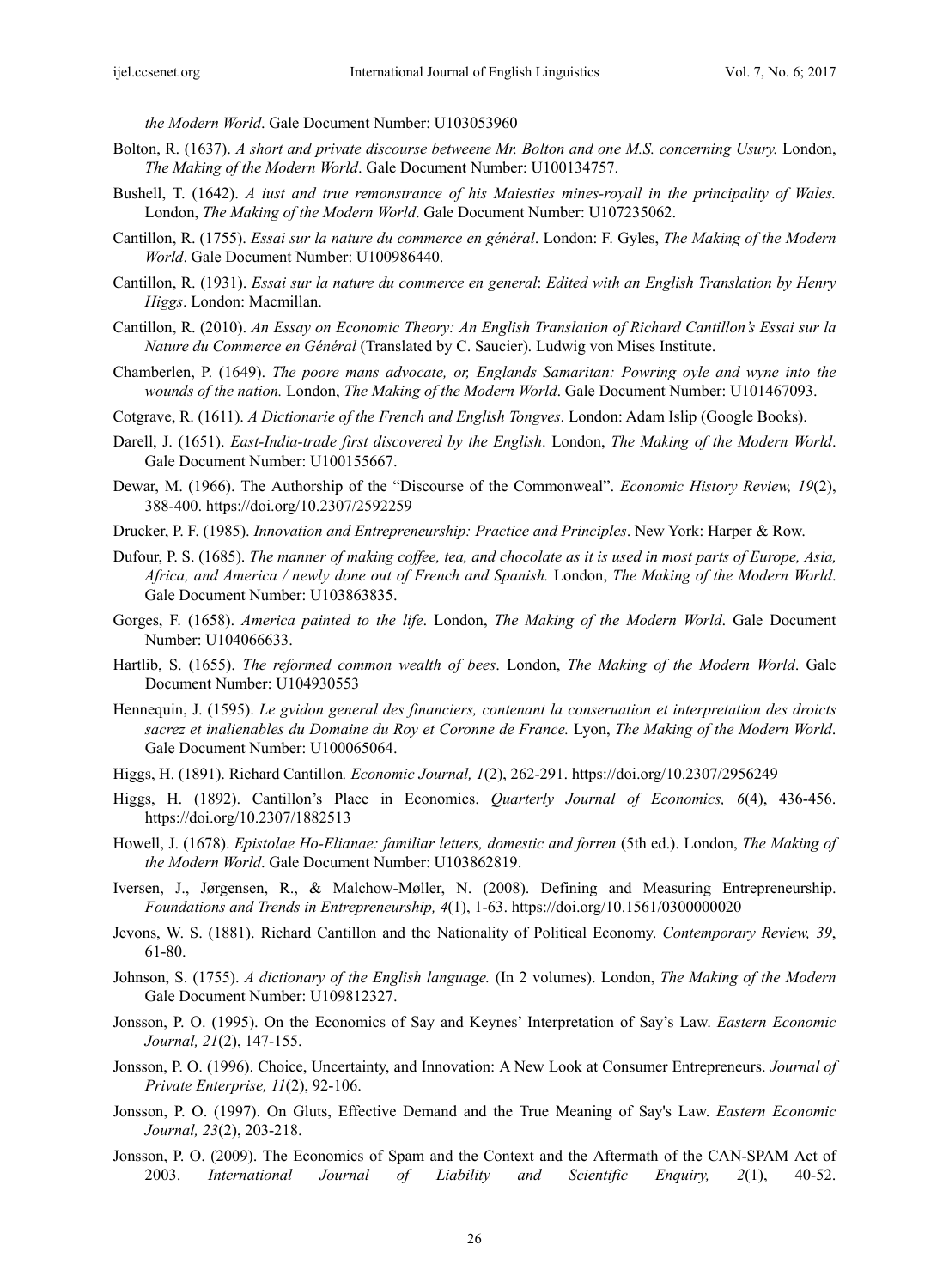https://doi.org/10.1504/IJLSE.2009.021532

- Jonsson, P. O. (2014). What's in a Name? On Language, Concept Formation, and the Definition Disputes in the Entrepreneurship Literature. *Cultural Science, 7*(1), 1-22.
- Kirzner, I. M. (1997). Entrepreneurial discovery and the competitive market process: An Austrian approach. *Journal of economic Literature, 35*(1), 60-85.
- Kirzner, I. M. (1999). Creativity and/or alertness: A reconsideration of the Schumpeterian entrepreneur. *The Review of Austrian Economics, 11*(1-2), 5-17. https://doi.org/10.1023/A:1007719905868
- Landes, D. S., Mokyr, J. & Baumol, W. J. eds. (2012). *The Invention of Enterprise: Entrepreneurship from Ancient Mesopotamia to Modern Times*. Princeton: Princeton University Press.
- Malynes, G. (1656). *Consuetudo: vel, lex mercatoria, or, the ancient lawmerchant.* London, *The Making of the Modern World*. Gale Document Number: U100104455.
- Mun, T. (1664). *England's Treasure by Forraign Trade.* London: Thomas Clark, *The Making of the Modern World*. Gale Document Number: U100191201.
- Parker, H. (1642). *The vintners answer to some scandalous phamphlets published, (as is supposed). by Richard Kilvert.* London, 1642, *The Making of the Modern World*. Gale Document Number: U106189239.
- Peneder, M. (2009). The Meaning of Entrepreneurship: A Modular Concept. *Journal of Industry, Competition and Trade, 9*(2), 77-99. https://doi.org/10.1007/s10842-009-0052-7
- Petty, W. (1683). *Another Essay in Political Arithmetick*. London: Mark Pardoe, *The Making of the Modern World*. Gale Document Number: U100273945.
- Plat, H. (1594). *The jewellhouse of art and nature*. London, The Making of the *Modern World*. Gale Document Number: U109736902.
- Potter, W. (1650). *The key of wealth: or, a new way, for improving of trade: lawfull, easie, safe and effectuall.* London, *The Making of the Modern World*. Gale Document Number: U100152118.
- Purser, W. (1634). *Compound interest and annuities.* London, 1634, *The Making of the Modern World*. Gale Document Number: U103754478
- Ramsay, G. (1836). *An essay on the distribution of wealth.* Edinburgh, The Making of the *Modern World*. Gale Document Number: U109490655.
- Robartes, F. (1613). *The revenue of the gospel is tythes, due to the ministerie of the word, by that word.* Cambridge, *The Making of the Modern World*. Gale Document Number: U108758727.
- Say, J. B. (1803). *Traité d'economie politique; ou, Simple exposition de la manière dont se forment, se distribuent et se consomment les richesses (2 volumes).* Paris, *The Making of the Modern World*. Gale Document Number: U102823259.
- Say, J. B. (1819). *Traité d'economie politique; ou, Simple exposition de la manière dont se forment, se distribuent et se consomment les richesses; quatrième éd., corrigée et augmentée, a laquelle se trouve joint un épitome des principes fondamentaux de l'economie politique.* Volume 1. 4th ed. Paris, 1819, The Making of the *Modern World*. Gale Document Number: U103515539.
- Say, J. B. (1820). *Lettres à M. Malthus, sur différens sujets d'économie politique, notamment sur les causes de la stagnation générale du commerce.* Paris, *The Making of the Modern World*. Gale Document Number: U103563259.
- Say, J. B. (1821). *A treatise on political economy : or, The production, distribution, and consumption of wealth translated from the 4th ed. of the French by C.R. Prinsep.* Volume 1. Boston, *The Making of the Modern World*. Gale Document Number: U104392631.
- Say, J. B. (1821). *Letters to Mr. Malthus on several subjects of political economy and on the cause of the stagnation of commerce : to which is added a catechism of political economy.* (Translated by J. Richter). London, *The Making of the Modern World*. Gale Document Number: U104391851.
- Say, J. B. (1821). *Letters to Mr. Malthus on various subjects of political economy, particularly on the causes of the general stagnation of commerce*. (Translator unknown). London, *The Making of the Modern World*. Gale Document Number: U104391851.
- Schumpeter, J. A. (1954). *History of Economic Analysis*. New York: Oxford University Press.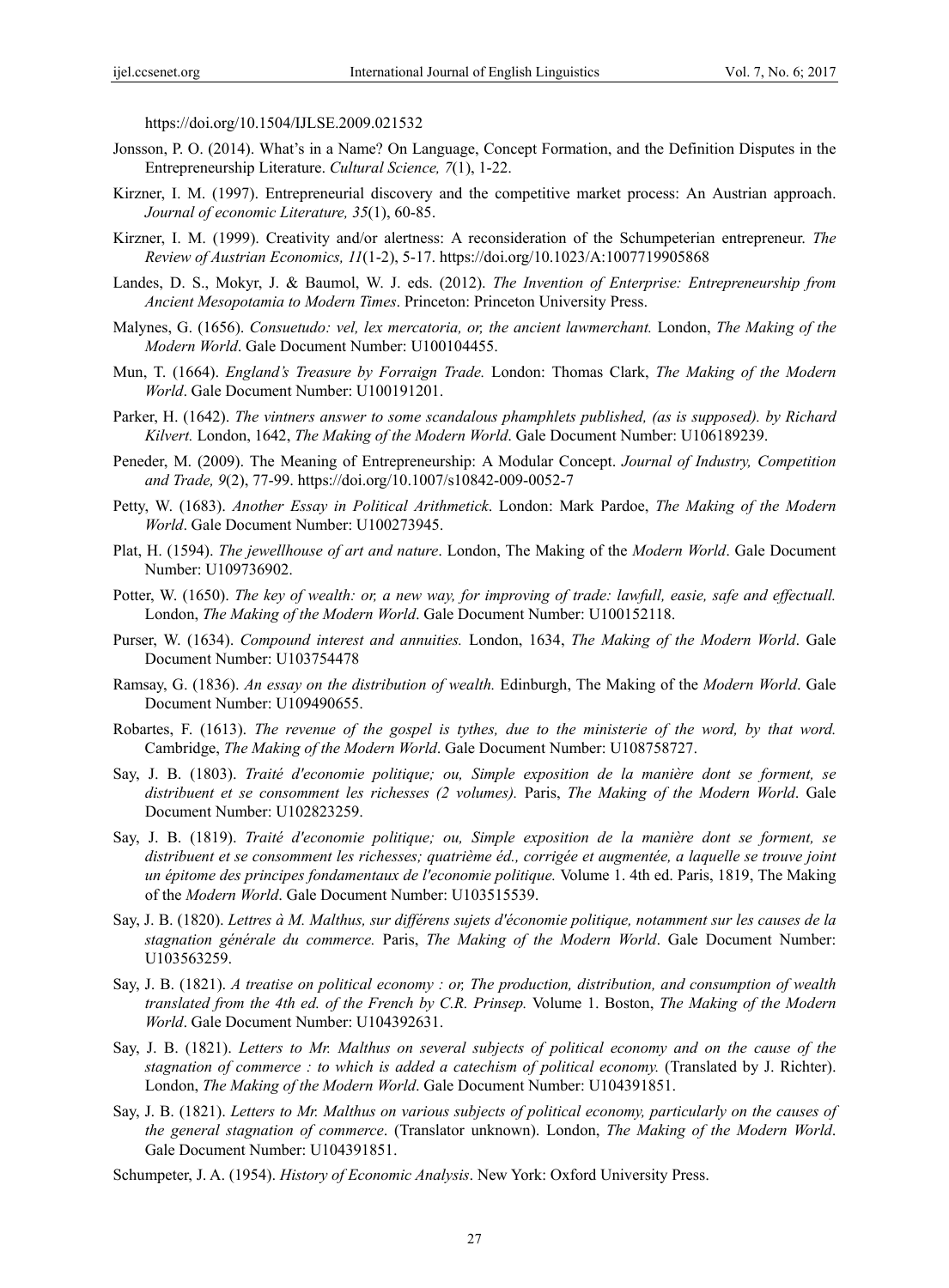- Smith, A. (1776). *An inquiry into the nature and causes of the wealth of nations, 1*. London, 1776. *The Making of the Modern World*. Gale Document Number: U101696886.
- Smith, A. (1778-9). *Recherches sur la nature et les causes de la richesse des nations.* La Haye, *The Making of the Modern World*. Gale Document Number: U101782745.
- Smith, A. (1801). *An inquiry into the nature and causes of the wealth of nations, 1*. Basil, 1801, *The Making of the Modern World*. Gale Document Number: U106616475.
- Smith, S. (1661). *A narrative of the royal fishings of Great Britain and Ireland, with busses for pickled herrings and barrel-cod, after the manner of the Hollanders.* London, 1661. *The Making of the Modern World*. Gale Document Number: U108694853.
- Stafford, W. (1581 [1751]). *A compendious or briefe examination of certayne ordinary complaints of diuers of our countrymen in these our dayes.* London, *The Making of the Modern World*. Gale Document Number: U100917199.
- Violet, T. (1653). *Mysteries and secrets of trade and mint-affairs*. London, *The Making of the Modern World*. Gale Document Number: U100162082.
- Webster **Online** Dictionary. (2015). Retrieved from http://www.websters-online-dictionary.org/definitions/entrepreneur
- White, J. (1630). *The planters plea: Or the grovnds of plantations examined, and vsuall objections answered*. London, *The Making of the Modern World*. Gale Document Number: U101466224.

#### **Notes**

Note 1. "Tous les autres sont Entrepreneurs, soit qu'ils s'établissent avec un fond pour conduire leur entreprise, soit qu'ils soient Entrepreneurs de leur propre travail sans aucuns fonds, et ils peu vent être considerés comme vivant à l'incertain; les Gueux même et les Voleurs sont des Entrepreneurs de cette classe." (Cantillon, 1755, pp. 71-72)

Note 2. "Je révère Adam Smith: il est mon maître. Lorsque je fis les premiers pas dans l'économie politique … il me montra la bonne route." (Say, 1820, p. 42)

Note 3. "Un homme qui cultive à ses propres frais le jardin qui lui appartient, possède, le capital et l'industrie. Il fait, lui seul, le benefice du propriétaire foncier, du capitaliste et l'homme industrieux." (Say, 1819, p. 37)

Note 4. "J'ai dit que l'agriculteur, le manufactutier, le négociant profitaient des connaissances acquises , et les appliquaient aux besoines des hommes"(Say, 1819, p. 48)

Note 5. From: "Les sciences ne suffisent, donc pas à l'avancement des arts, il faut de plus des expériences plus ou moins hasardeuses, dont le succès ne dédommage pas toujours de ce qu'elles on coûté; la concurrence ne tarde pas à modérer les benefices de l'entrepreneur" (Say, 1819, p. 48)

Note 6. From: "Le profit de l'entrepreneur au compte duquel l'opération a été faite, en faisant abstraction de l'intérêt du capital qu'il peut y avoir employé, représente le salarie de son temps et de son talent, c'est-à-dire ses propres services productifs à lui-même. Si sa capacitê a été grande et ses calculs bien faits, son profit est considérable. Si au lieu de talent, il a mis de l'impéritie dans son affaire, il a pu ne rien gagner, il a pu perdre. C'est lentrepreneur que tous les risques atteignent; mais c'est lui, par contre, qui profite de toutes les chances favourables." (Say, 1820, pp. 28-29)

Note 7. From Say's discussion on the introduction of printing (l'imprimerie): "Au moment où elle fut employée, une foule de copistes dûrent rester inoccupés; can on peut estimer qu'un seul ouvrier imprimeur fait autant debesogne que deux cents copistes. Il faut donc croire que 199 ouvriers sur 200 20 restèrent sans ouvrage. Hé bien, la facilité de lire les ouvrages manuscrits, le bas prix auquel les livres tombèrent, l'encouragement que cette invention donna aux auteurs pour en composer en bien plus grande nombre, soit d'instruction, soit d'amusement; toute ces causes firent qu'au bout de trèspeu de temps, il y eut plus d'ouvriers imprimeurs employés qu'il n'y avait auparavant de copistes. Et si à present on pouvat calculer exactement, non-seulement le nombre des ouvriers imprimeurs, mais encore des industrieux que l'imprimerie fait travailler, comme graveurs de poinçons, foundeurs de caractères, fabricans de papier, voituriers, correcteurs, relieurs, libraires, on trouverait peut-être que le nombre des personnes occupées par la fabrication des livres est cent fois plus grand que celui qu'elle occupait avant l'invention de l'imprimerie." (Say, 1820, pp. 58-59)